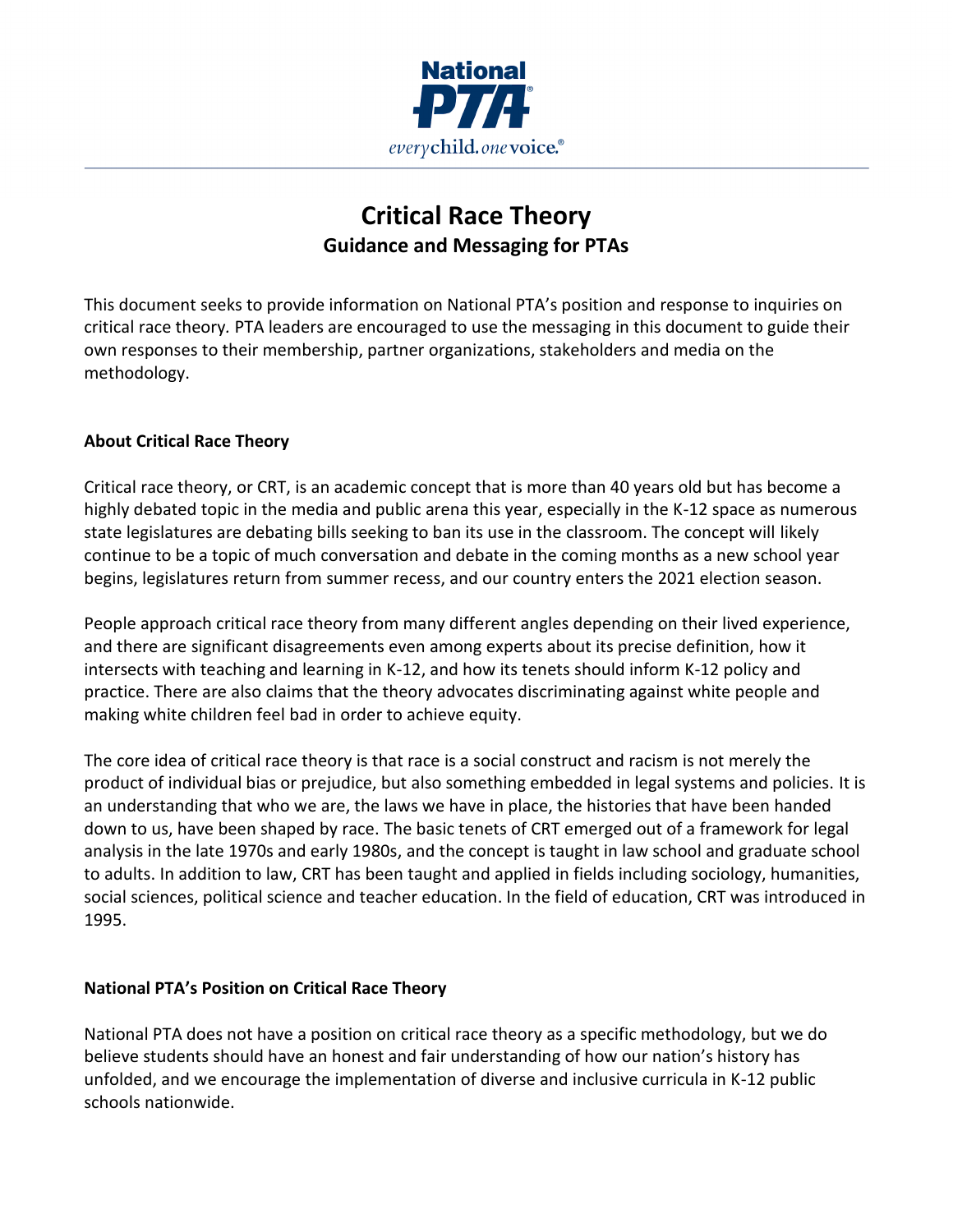In September 2020, National PTA's Board of Directors adopted a [position statement on Inclusive](https://www.pta.org/home/advocacy/ptas-positions/Individual-Position-Statements/position-statement---inclusive-curricula-in-k-12-education)  [Curricula in K-12 Education](https://www.pta.org/home/advocacy/ptas-positions/Individual-Position-Statements/position-statement---inclusive-curricula-in-k-12-education), which expresses our association's commitment to the creation and implementation of diverse and inclusive curricula in K-12 schools as well as the necessary accompanying professional development that supports culturally and linguistically-responsive teaching and learning so that the history of all students—including but not limited to African American, Latino(a), Native American, Asian and LGBTQ groups—is accurately represented and taught.

National PTA's Board of Directors also adopted a [position statement on Addressing Systemic or](https://www.pta.org/home/advocacy/ptas-positions/Individual-Position-Statements/position-statement---addressing-systemic-or-institutional-racism)  [Institutional Racism](https://www.pta.org/home/advocacy/ptas-positions/Individual-Position-Statements/position-statement---addressing-systemic-or-institutional-racism) in July 2020, which states that our association strongly urges federal, state and local public officials to invest in educating students and teachers on the history and impact of institutional racism. The position statement also indicates that our association believes professional development and training must be provided for all school staff on implicit bias and culturally appropriate curriculum.

Further, National PTA has a [position statement on Shared Responsibility in Educational Decision](https://www.pta.org/home/advocacy/ptas-positions/Individual-Position-Statements/Position-StatementShared-Responsibility-in-Educational-Decision-Making)  [Making,](https://www.pta.org/home/advocacy/ptas-positions/Individual-Position-Statements/Position-StatementShared-Responsibility-in-Educational-Decision-Making) which outlines that National PTA supports the concept of shared responsibility in the development of school policies and in curriculum decisions, and that PTA urges all school boards to cooperate with parents, teachers, students, principals, administrators, business, civic and community leaders, and the general public in this process.

National PTA's goal is to clearly state what we believe is in the best interest of our students while avoiding the polarizing debates that are more about politics than education.

### **Talking Points on Critical Race Theory and National PTA's Position**

- National PTA does not have a position on critical race theory as a specific methodology, but we do believe students should have an honest and fair understanding of how our nation's history has unfolded, and we encourage the implementation of diverse and inclusive curricula in K-12 public schools nationwide.
- In September 2020, National PTA's Board of Directors adopted a [position statement on](https://www.pta.org/home/advocacy/ptas-positions/Individual-Position-Statements/position-statement---inclusive-curricula-in-k-12-education)  [Inclusive Curricula in K-12 Education.](https://www.pta.org/home/advocacy/ptas-positions/Individual-Position-Statements/position-statement---inclusive-curricula-in-k-12-education)
- As outlined in the position statement, National PTA believes culturally and linguistically responsive teaching and learning and inclusive curricula are imperative in building socially competent and aware children and youth and enhancing their intellectual capability and psychosocial well-being. This includes recognizing racism, classism, and other issues in the world and developing a student's awareness to openly address these situations.
- As also outlined in the position statement, National PTA supports and advocates for inclusive K-12 curricula and multicultural resources and materials to empower students and families of all backgrounds to understand themselves more effectively in relation to others.